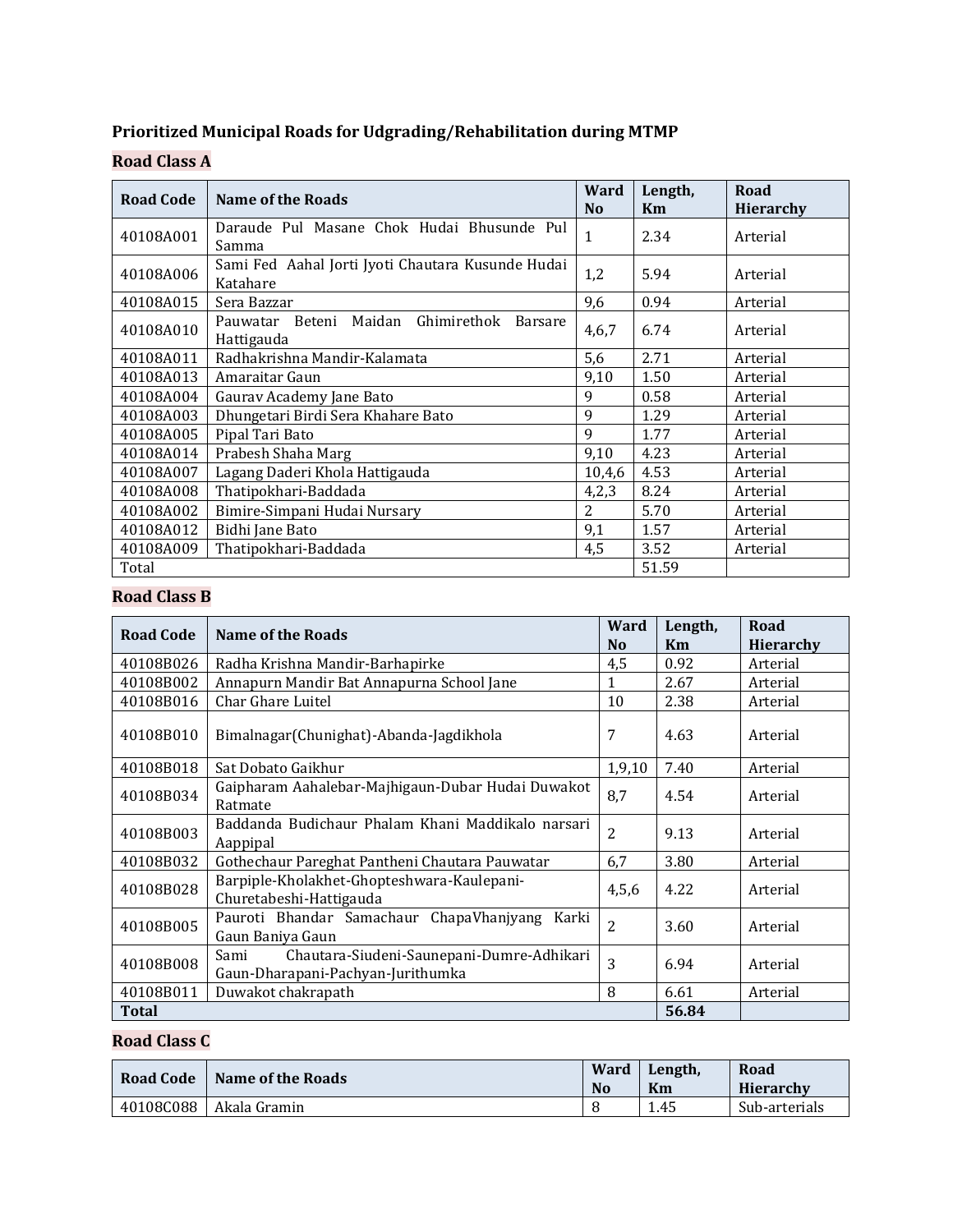| <b>Road Code</b> | <b>Name of the Roads</b>                                           | Ward             | Length, | Road          |
|------------------|--------------------------------------------------------------------|------------------|---------|---------------|
|                  |                                                                    | N <sub>o</sub>   | Km      | Hierarchy     |
| 40108C038        | Siudeni Dumre Jaljale Pathivara Jurithumka                         | 3                | 4.42    | Sub-arterials |
| 40108C023        | Barshre Lapsichaur Chapavhanjyang                                  | $\overline{2}$   | 0.97    | Sub-arterials |
| 40108C105        | Sera Sano Besi Bato                                                | 9                | 1.10    | Sub-arterials |
| 40108C017        | Jyoti Chautara Ambote Khoplang Ward No! Karyalaya                  | $\mathbf{1}$     | 2.13    | Sub-arterials |
| 40108C148        | Birdi Badha Danda Bato                                             | 9,10             | 1.19    | Sub-arterials |
| 40108C034        | Guntar Birabari Pathivara Dhakre swara Jurithumka                  | $\overline{3}$   | 3.41    | Sub-arterials |
| 40108C085        | Milan Chok Dekhi Devighat                                          | $\overline{8}$   | 2.03    | Sub-arterials |
| 40108C110        | Budichaur Lapsichaur Luitel                                        | 10               | 0.75    | Sub-arterials |
| 40108C130        | Dhara pani Lamakhet Malati Gaira Chhapthok Thati<br>Pokhari        | 4,3              | 2.42    | Sub-arterials |
| 40108C084        | Duwar Mare Gauda Devighat                                          | 8                | 1.91    | Sub-arterials |
| 40108C016        | Jyoti Chauta Belbas Bindbasini                                     | $\mathbf{1}$     | 2.55    | Sub-arterials |
| 40108C059        | Tallo Fant Tandrangtar                                             | 5                | 0.62    | Sub-arterials |
| 40108C045        | Hattigauda Barsale Ghimere thok Gaikhur Maidan                     | $\overline{4}$   | 1.46    | Sub-arterials |
| 40108C054        | Turture-Sailitar-Raainastar                                        | $\overline{5}$   | 1.98    | Sub-arterials |
| 40108C103        | Pandebesi Bosstar Batkhor                                          | $\overline{9}$   | 2.73    | Sub-arterials |
| 40108C060        | Pauwatar Votekate Tiwaritar Bagaicha                               | $\overline{6}$   | 1.84    | Sub-arterials |
| 40108C066        | Aahalebar Pasupati Chok Bhatta Fanta                               | $\overline{7}$   | 1.53    | Sub-arterials |
| 40108C141        | Aahalebar-Jogisthan-Mailitar Hudai Dhuwakot Road                   | 7,8              | 3.13    | Sub-arterials |
| 40108C140        | Pauwatar Purthokbesi Simalgaira Daduwa Amgai<br>Gaun               | 7,6              | 2.59    | Sub-arterials |
| 40108C051        | Alkachilaune Dharapani                                             | $\boldsymbol{4}$ | 0.61    | Sub-arterials |
| 40108C052        | Majhtar Pratichyalaya Thotro Dihi Darampani                        | $\overline{5}$   | 0.51    | Sub-arterials |
| 40108C037        | Sabhachautara-Maiyhul -Bohora Gaun-Raute Pani-<br>Aappipal Aspatal | $\overline{3}$   | 1.90    | Sub-arterials |
| 40108C035        | Kadali-Aambot gaun-Dumridada                                       | $\overline{3}$   | 2.40    | Sub-arterials |
| 40108C039        | Siudeni-Bohora Gaun Bichchhe Mari Hudai Dumre<br>Danda             | 3                | 1.18    | Sub-arterials |
| 40108C128        | Savha Chautaro Rai Gaun Chandithan Hudai Kholni<br>Gaun            | 2,3              | 1.43    | Sub-arterials |
| 40108C077        | Bagaicha-Kholaghat<br>Panta<br>Bagar-Nayabasti-<br>Thulochaur      | $\overline{7}$   | 1.91    | Sub-arterials |
| 40108C078        | Pasupati Chok Khola Ghat Bagar                                     | $\overline{7}$   | 1.34    | Sub-arterials |
| 40108C053        | Thatipokhari-Purandi_Gauda                                         | $\overline{5}$   | 2.42    | Sub-arterials |
| 40108C127        | Kyureni Hudai Chandithan                                           | 2,3              | 1.16    | Sub-arterials |
| 40108C133        | Majhtar Ranitar Papanethok                                         | 4,5              | 1.08    | Sub-arterials |
| 40108C026        | Archale Thakuri Gaun                                               | $\overline{2}$   | 1.56    | Sub-arterials |
| 40108C040        | Siudeni-KaloKhola-MHH                                              | $\overline{3}$   | 1.10    | Sub-arterials |
| Total            |                                                                    |                  | 58.85   |               |

## **Road Class D**

| <b>Road Code</b> | <b>Name of the Roads</b>               | Ward<br>N <sub>0</sub> | Length,<br>Km | <b>Road Hierarchy</b>                |
|------------------|----------------------------------------|------------------------|---------------|--------------------------------------|
| 40108D026        | Kami Danda Kumal Gaun Rani Khola       | 4                      | 1.42          | Collector & Local Streets            |
|                  | Mare Bato Ctevt                        |                        |               |                                      |
| 40108D045        | Hatbazar Dekhi Pandey Chok             | 5                      | 0.34          | Collector & Local Streets            |
| 40108D033        | Tallo malatigaira-Mathillo malatigaira | 4                      | 1.55          | <b>Collector &amp; Local Streets</b> |
| 40108D115        | Chhapthok Tallo Malati Gaira Sudarsan  | 4,3                    | 0.80          | Collector & Local Streets            |
|                  | <b>School Chok</b>                     |                        |               |                                      |
| 40108D062        | Kamaltar Kapretar Bohori Vhanjyang   6 |                        | 4.02          | <b>Collector &amp; Local Streets</b> |